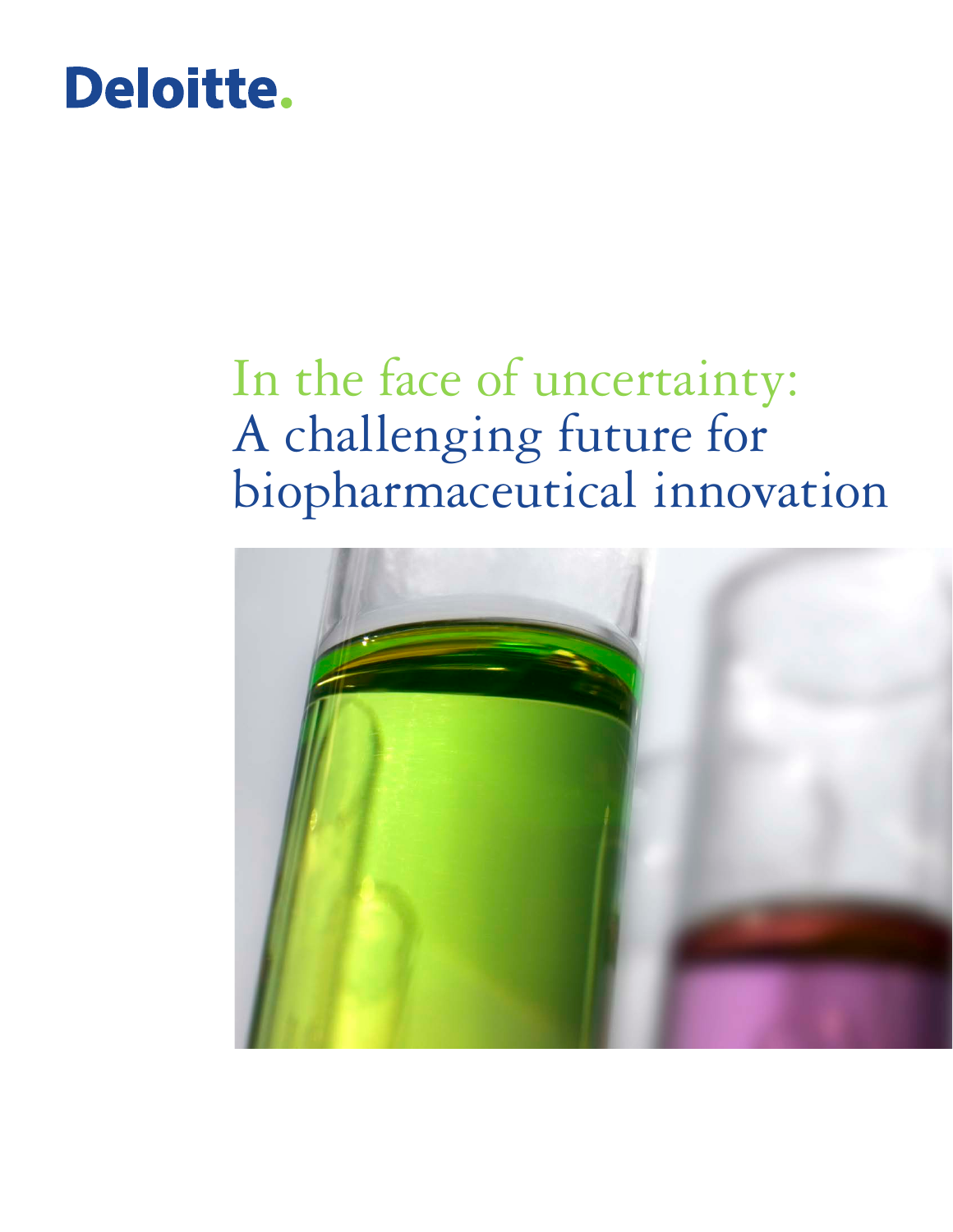# Executive summary

The biopharmaceutical industry is in a precarious position regarding innovation: big bets in bold new areas are fraught with complexity and uncertainty, while success in mature therapeutic areas is becoming increasingly challenging. Sustaining innovation has consistently been difficult, but the resulting benefit to patients has generally provided innovators with an investment return sufficient enough to compensate for the risk. However, the balance of this equation has been shifting and it appears to be getting even tougher for innovators and investors. A recent Deloitte study has shown that the overall rate of return on R&D investment for the 12 largest biopharmaceutical firms has dropped from 10.5 percent in 2010 to 4.8 percent in 2013, and the cost of developing a new medicine has surpassed \$1.3 billion.<sup>1</sup> There is little reason to expect this to change because innovators, especially with biologics therapeutics, are facing significant uncertainty:

- Scientific uncertainty: Addressing the novel areas of unmet medical need requires innovators to tackle challenging therapeutic areas or emerging biologics modalities.
- Regulatory uncertainty: The FDA approval process is associated with a high degree of uncertainty that complicates an innovator's ability to predict review times, pre-approval requirements and post-approval requirements.
- Coverage uncertainty: In response to market trends as well as the Affordable Care Act (ACA), health plans have tightened coverage policies and formulary placements, causing significant uncertainty in patient access to new treatments.
- Policy and implementation uncertainty: Innovators have to account for future competition from biosimilars, biologic medicines that are developed to be similar to innovator biologics. The ACA created an abbreviated FDA approval pathway for biosimilars; however, the law created a lot of uncertainties and leaves many important areas open to interpretation.

These uncertainties introduce increased volatility into investment projections, which impacts the incentives of the complex network of financiers who support drug development. It is likely that these trends will impact the industry's innovation ecosystem in a permanent way: both venture capital and large biopharmaceutical companies may shift their focus away from challenging innovation opportunities – to the potential detriment of patients and health systems that depend on biopharmaceutical innovation.

This situation may be viewed as an unintended consequence of trying to balance the needs of the many players in the health care ecosystem. There has been a significant emphasis on constraining health care costs to improve patients' access to biopharmaceutical therapeutics today. However, there is also the need to continue cultivating and incentivizing innovation within the industry to develop the new treatments of tomorrow.

This challenge is not easily solved – everyone acknowledges the importance of access to innovation today and the creation of new treatments tomorrow. Sustaining future innovation will require a significant deal of collaboration among stakeholders within the ecosystem. The current approach is not sustainable and an improved process for delivering innovative products is required. The stakes are high, and time is of the essence – but a focused effort to collaborate to reduce the impact of these uncertainties could have a demonstrable impact on R&D returns.

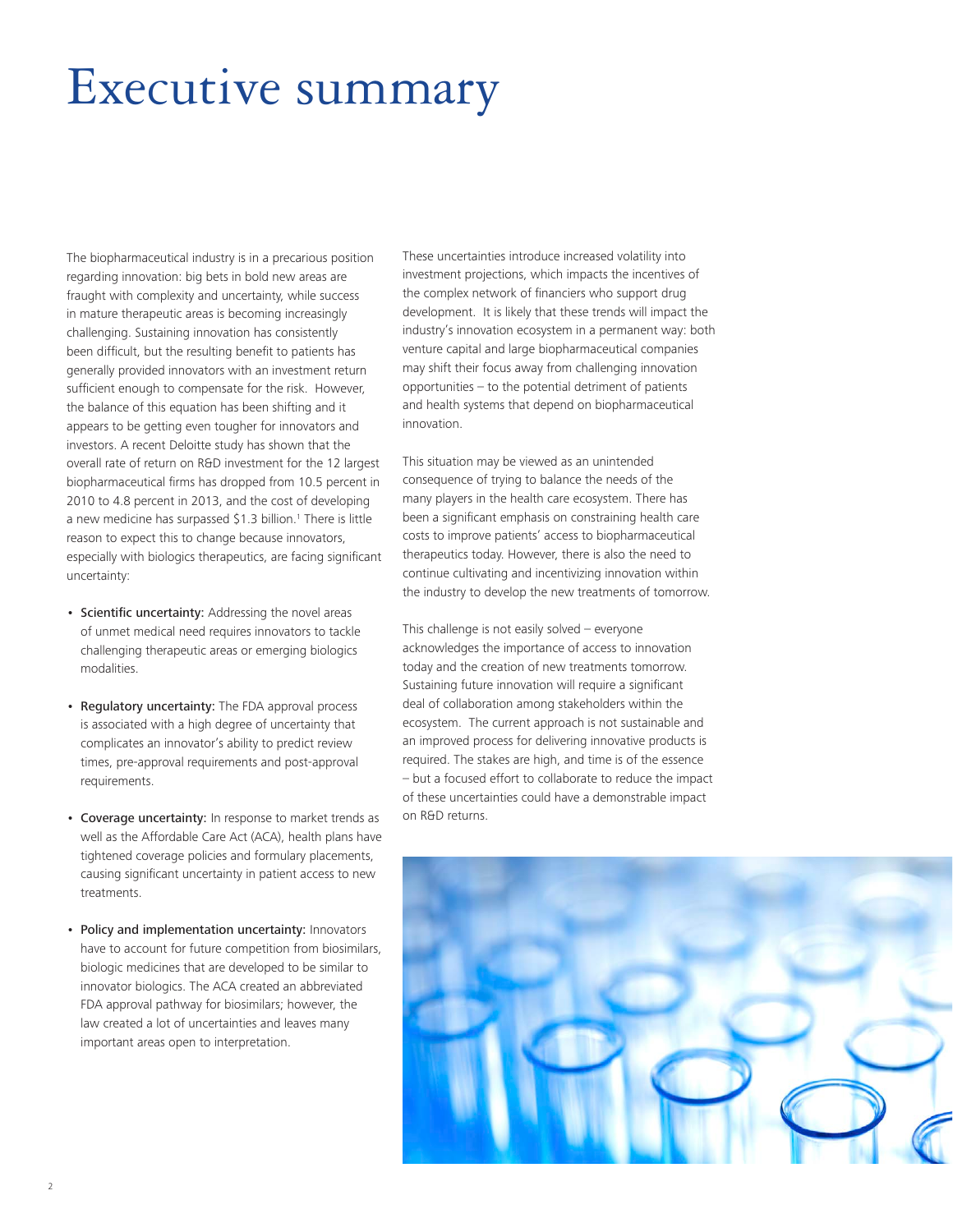## Overview of R&D process and innovation landscape

Innovation within the pharmaceutical and biotechnology industry is sustained by a complex business system. In its simplest form, this business system can be summarized by the flow of scientific development and the capital required to finance these activities. As new compounds are discovered in the lab and progress toward approval and launch, they must go through two related sets of stage gates. These scientific (and clinical) gates are often depicted as a funnel – a high volume of earlystage compounds will start the journey but only a few compounds ultimately demonstrate the safety and efficacy required to be approved as therapies.<sup>2</sup> Figure 1 illustrates the attrition rates and durations associated with each stage of the R&D process.<sup>3</sup>

Financing R&D activities is inherently risky because the majority of compounds fail to clear the clinical hurdles required for approval. Investment in early-stage compounds is associated with a high degree of risk because of the attrition rates that occur within these phases. Later-stage compounds generally have a lower probability of failure; however, these phases are extremely expensive and require a significantly larger investment. Throughout the R&D process, financiers must weigh the investment required for each successive stage of R&D against the risk-adjusted commercial market potential of the compounds. This effectively requires compounds to clear two sets of hurdles: scientific/clinical and financial.

Large, publicly-traded corporations have historically generated enough free cash flow to finance innovation and sustain R&D investment. But this is not the case for the hundreds of small, research-focused private biotechnology firms that comprise much of the industry and represent an important source of innovation. These firms are generally focused on a specific technology platform, mechanism of action, or a handful of early-stage compounds, and many of these firms are not profitable or do not have commercial revenue streams (the industry did not become profitable on an aggregate basis until 20094 ). Venture capitalists (VCs) have traditionally financed these firms because, unlike other investors, they are accustomed to the high risk-to-return profiles of early-stage innovation.

All innovation stakeholders within the ecosystem depend on economic investment returns. At a minimum, each compound must demonstrate an expected rate of return that is greater than the cost of capital to justify investment. This ensures that the few compounds that eventually prove successful can effectively subsidize the high volume of R&D failures. Sustaining innovation has consistently been challenging, but the resulting benefit to patients has generally provided innovators with an investment return sufficient enough to compensate for the risk. However, the balance of this equation has been shifting and it appears to be getting even tougher for innovators and investors. The overall rate of return on R&D investment



#### **Figure 1. Representative Biopharmaceutical System**

Source: CMR International 2012 Pharmaceutical R&D Factbook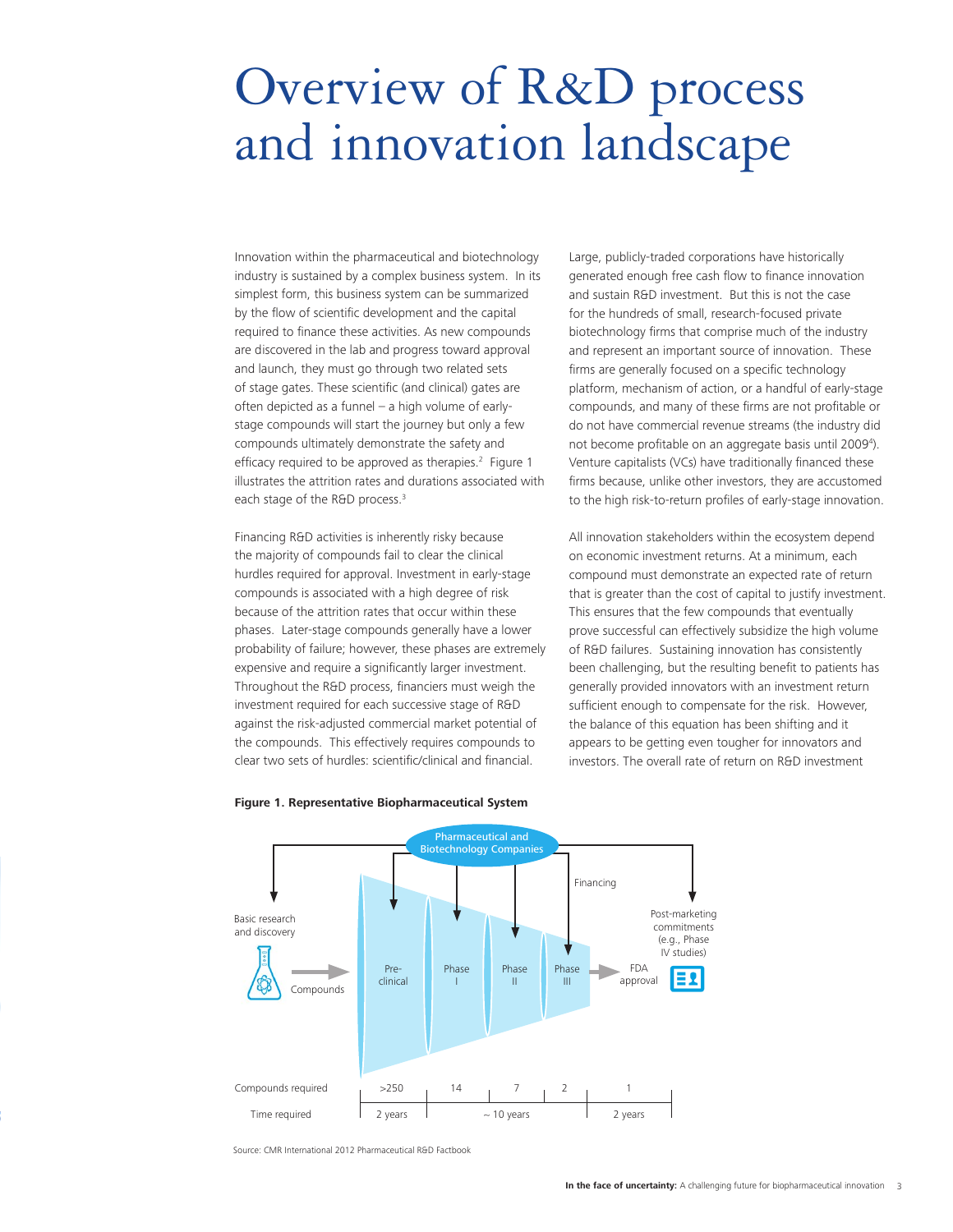has dropped from 10.5 percent in 2010 to 4.8 percent in 2013,<sup>5</sup> the cost of developing a new medicine has surpassed \$1.3 billion,<sup>6</sup> and only two out of 10 approved drugs ever recoup their investment costs.7 Within the last 15 years, these challenges have driven a series of fundamental changes to the industry's innovation ecosystem:

- Industry consolidation: A series of large-scale M&A transactions has resulted in the consolidation of 58 multi-billion dollar biopharmaceutical firms down to 20.8 Increasing pressures to foster innovation and replenish R&D pipelines have driven firms to consolidate in order to augment their portfolios and mitigate market risks.
- Product diversification: Industry consolidation and strategic priorities have blurred the distinction between pharmaceutical and biotechnology firms. Companies increasingly are diversifying their product portfolios – 56 of the 75 largest biopharmaceutical firms (75 percent) are pursuing both small and large molecules (Figure 2) – and many are also developing companion diagnostics and other products.9
- External innovation: Large biopharmaceutical corporations' are continuing to expand their R&D portfolios through external licensing and codevelopment deals with smaller firms (Figure 3). These deals improve larger firms' access to cutting-edge innovation and provide smaller and emerging firms with a valuable source of capital. This is especially pronounced with late-stage assets where small firms struggle to secure the capital required to finance expensive studies.

• Access to capital: Given the substantial costs and timelines associated with biopharmaceutical R&D, attracting and sustaining investment remains an ongoing challenge. Patent expirations have significantly impacted large corporations' revenues, resulting in proportionally lower R&D spending and more stringent investment prioritization. Biotechnology venture funding, a critical source of funding for small and emerging firms, has decreased by 29 percent (-6.5 percent CAGR) from 2007 to 2012.10 Some larger biopharmaceutical firms have actually established their own corporate venture funds to help fill the innovation funding gap.

The current innovation ecosystem is drastically different from the life sciences industry of the 1980s. Innovation is increasingly challenging and costly, putting the biopharmaceutical industry in a very precarious position. Big bets in bold new areas are fraught with complexity and uncertainty, while success in mature therapeutic areas is becoming increasingly difficult. As the industry continues to shift toward novel scientific approaches and areas of unmet medical need, the risk profile of R&D investments will continue to increase. How much more risk can the industry absorb before the innovation model breaks?

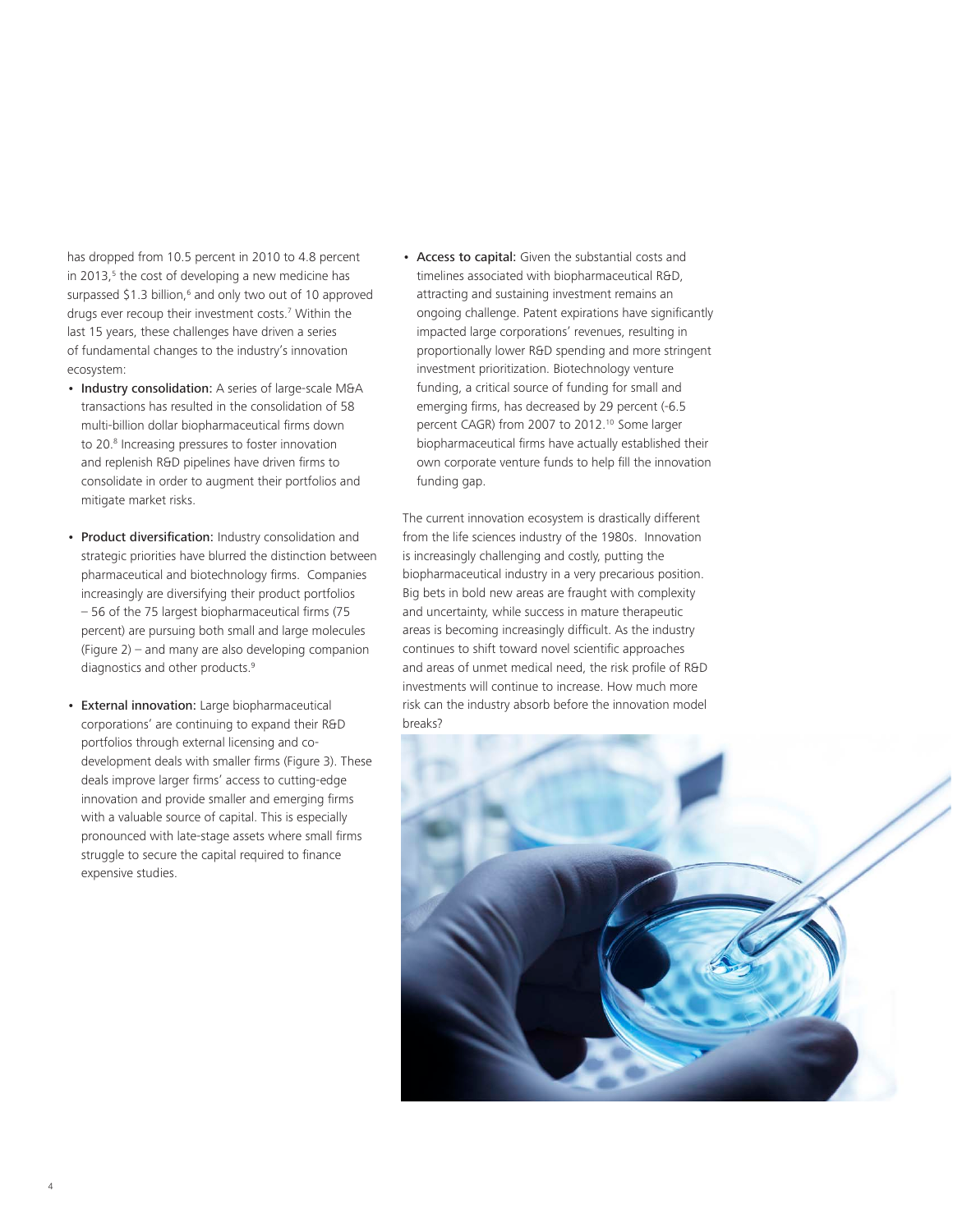

### Figure 2. Distribution of Biopharmaceutical Companies by R&D Pipeline Composition (NME Only)<sup>11</sup>

Source: EvaluatePharma R&D Pipeline Report; Top 75 companies by R&D pipeline size (NMEs only)



### **Figure 3. Source of Late-stage Pipeline Valuation for Large Biopharmaceutical Cohort (2010 to 2013)12**

Source: Deloitte UK Centre for Health Solutions, "Measuring the Return from Pharmaceutical Innovation 2013 – Weathering the Storm?"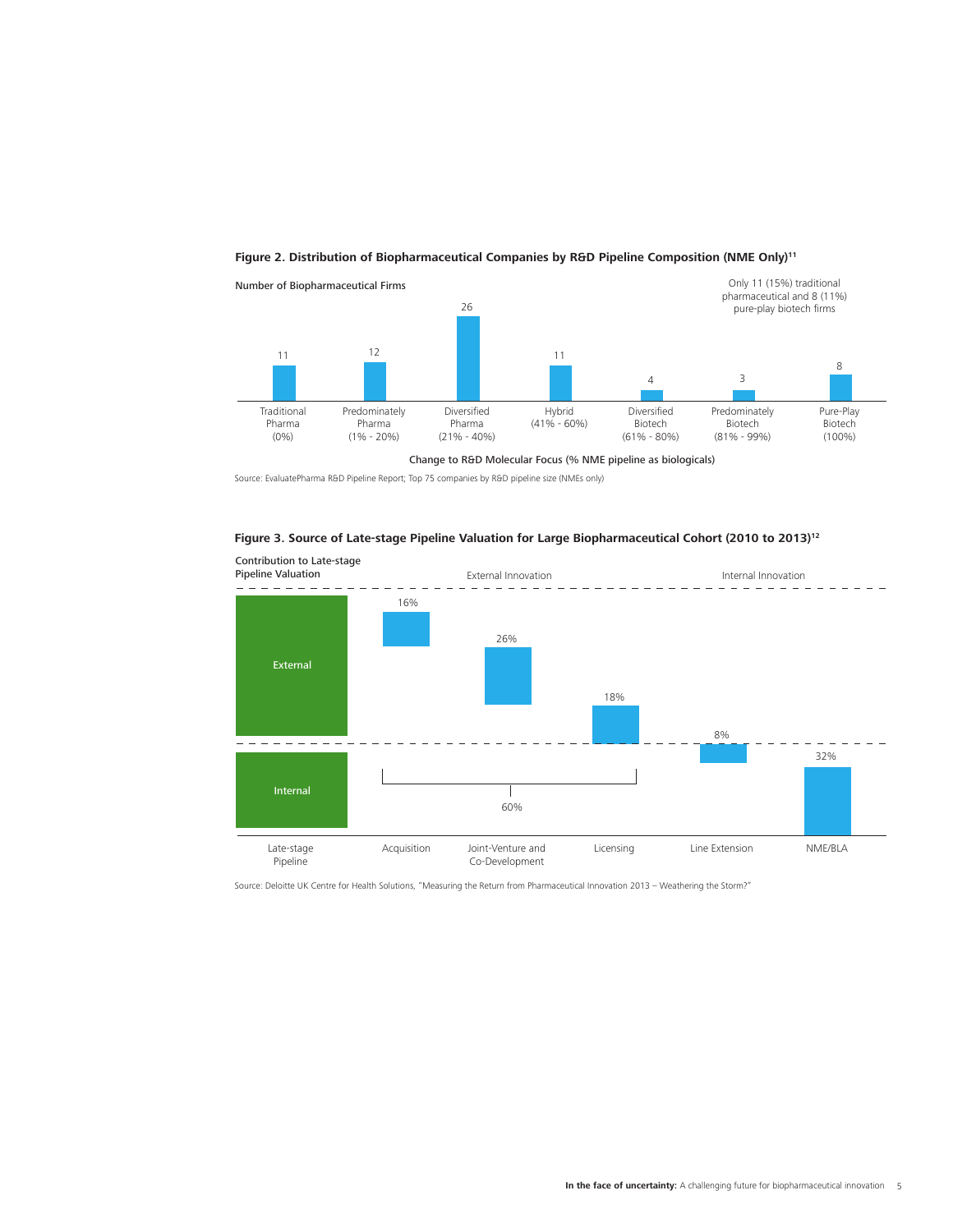Assessing the biopharmaceutical industry's future innovation potential first requires an understanding of the factors that influence innovation. Broadly speaking, agnostic of industry, there are four foundational pillars that drive innovation. Each of these pillars – Idea Generation, Proof of Concept, Launch and Commercialization, and Sustainment – represents a different step in the innovation lifecycle. These pillars are critical because they directly affect the risk and return on investment, the primary measure used to assess innovation funding decisions.

Innovation is inherently risky and each investment opportunity has a unique risk profile. Investors incorporate this opportunity-specific risk into individual investment decisions (e.g., attrition, discount rate, etc.) and can mitigate these risks through portfolio diversification. Uncertainty, on the other hand, is not opportunity-specific. In the context of innovation, this uncertainty represents broader, industry-wide risks that are non-diversifiable. Uncertainty can introduce unforeseen volatilities into investment projections and deter financiers from investing in innovation.

Across the biopharmaceutical industry, innovators are encountering uncertainties across each of these pillars which threaten the industry's ability to innovate (Figure 4). They may be broadly categorized into four areas: scientific, regulatory, coverage, and policy and implementation. The aggregation of these uncertainties along a drug's value chain produces a cumulative effect compromising the industry's ability to innovate.



#### **Figure 4. Innovation Pillars and Uncertainty Drivers**

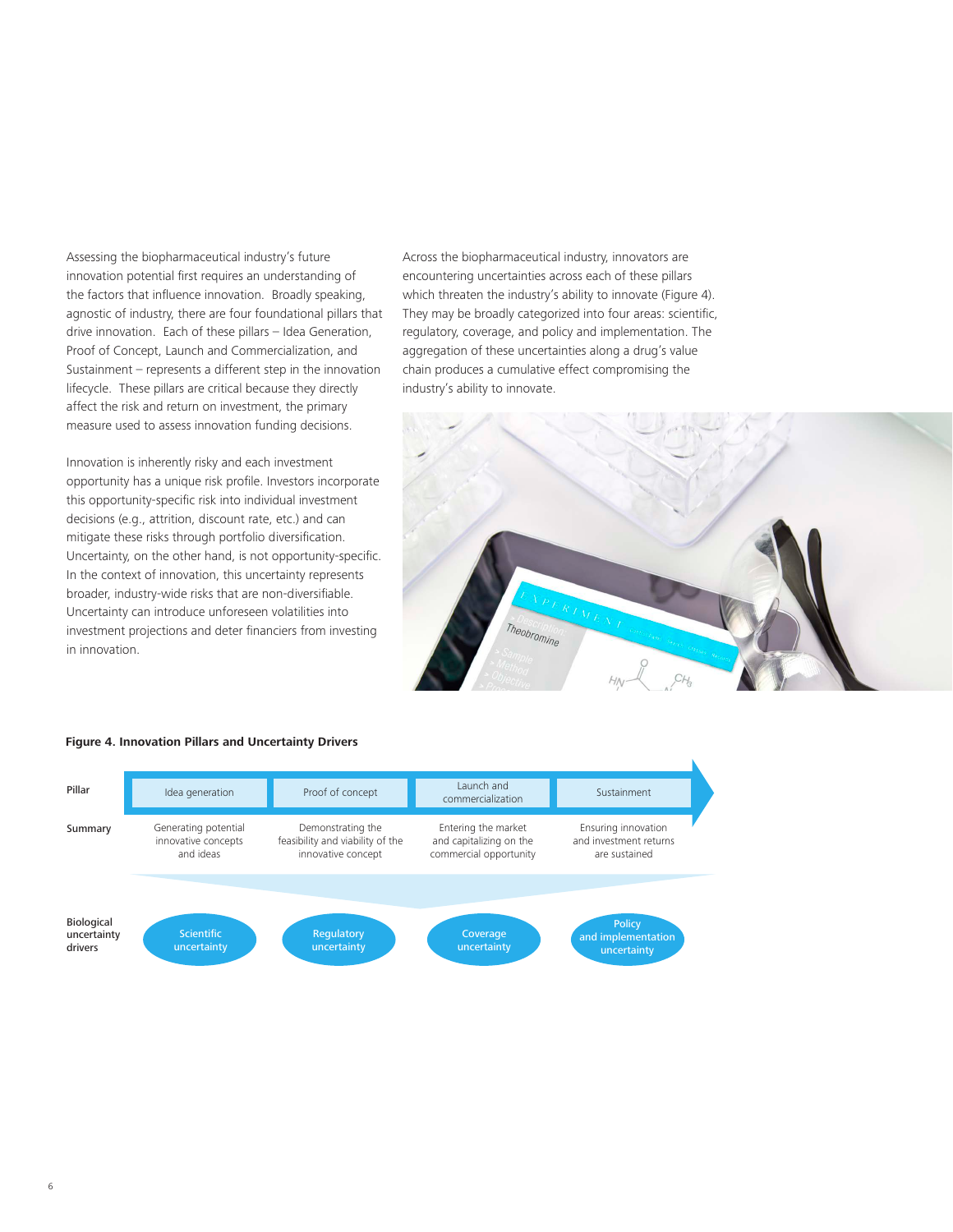# Scientific uncertainty

Progress is a double-edged sword. The biopharmaceutical industry has effectively produced a myriad of breakthrough treatments for primary care disease states and the treatment regimens for many of these therapeutic areas have become mature. This has driven a large shift in the industry's R&D focus towards more complex areas such as Alzheimers, Parkinsons, and rare diseases with limited or no available treatment options (Figure 5). These diseases are proving to be challenging biologically, physiologically and clinically. The identification of attractive targets and potential leads is becoming more difficult, but due to the complexity of these diseases, even promising assets may affect patient sub-groups or those with specific genetic markers differently. At the outset of clinical research, companies are often not aware of the degree to which a potential therapy's effectiveness may be limited to a particular patient population. While the development of more targeted or personalized medicines helps ensure the right medicine is developed for the right patient, it naturally limits the potential market for the medicine. This may result in greater uncertainty within discovery research but also further down the R&D value chain. In addition, the number and complexity of clinical trial protocols has increased, resulting in challenges with patient recruitment and retention.<sup>13</sup> These aspects have made it more difficult to forecast the time and cost of clinical trials.

The R&D pipeline is increasingly focusing on the development of biologics to treat these diseases. Biologics present a unique set of scientific and technical challenges. Compared to small molecule drugs, biologics are more complex and are heterogeneous. These drugs are made by or from living organisms, are highly sensitive to manufacturing process changes, and have immunogenic potential. As part of the Affordable Care Act, the Biologics Price Competition and Innovation Act of 2009 (BPCIA) sanctioned an abbreviated pathway for the approval of biosimilars. Because of the complexities of large molecule biologics, biosimilars cannot be proven to be the "same" as the reference or innovator biologic. Meaningful differences between innovative biologics, biosimilars, and even interchangeable biosimilars could develop over time as each manufacturer implements process changes. These aspects contribute to a number of complexities in terms of building or retrofitting facilities for biologics manufacturing and scale-up of manufacturing. New facilities for biologics manufacturing can require up to a \$200M to \$500M investment to construct, commission, and qualify (retrofitting existing facilities can cost between \$50M to \$100M) and necessitate between three to five years.<sup>14</sup>



### Figure 5. Shifting of R&D Investment to Increasingly Complex Therapeutic Areas<sup>15</sup>

Source: Nature Reviews Drug Discovery 10, 428-438 (June 2011); Parexel Biopharmaceutical R&D Statistical Sourcebook 2012/2013 (EvaluatePharma Worldwide Prescription and OTC Sales by Therapeutic Category; TTC, GrantPlan® Database); Deloitte Consulting LLP Analysis; Note: Complexity index based on mean number of procedures per patient (Ph I to IV); Y-axis reflects change in the percent of all R&D projects between 1990-2000 and 2000 to 2010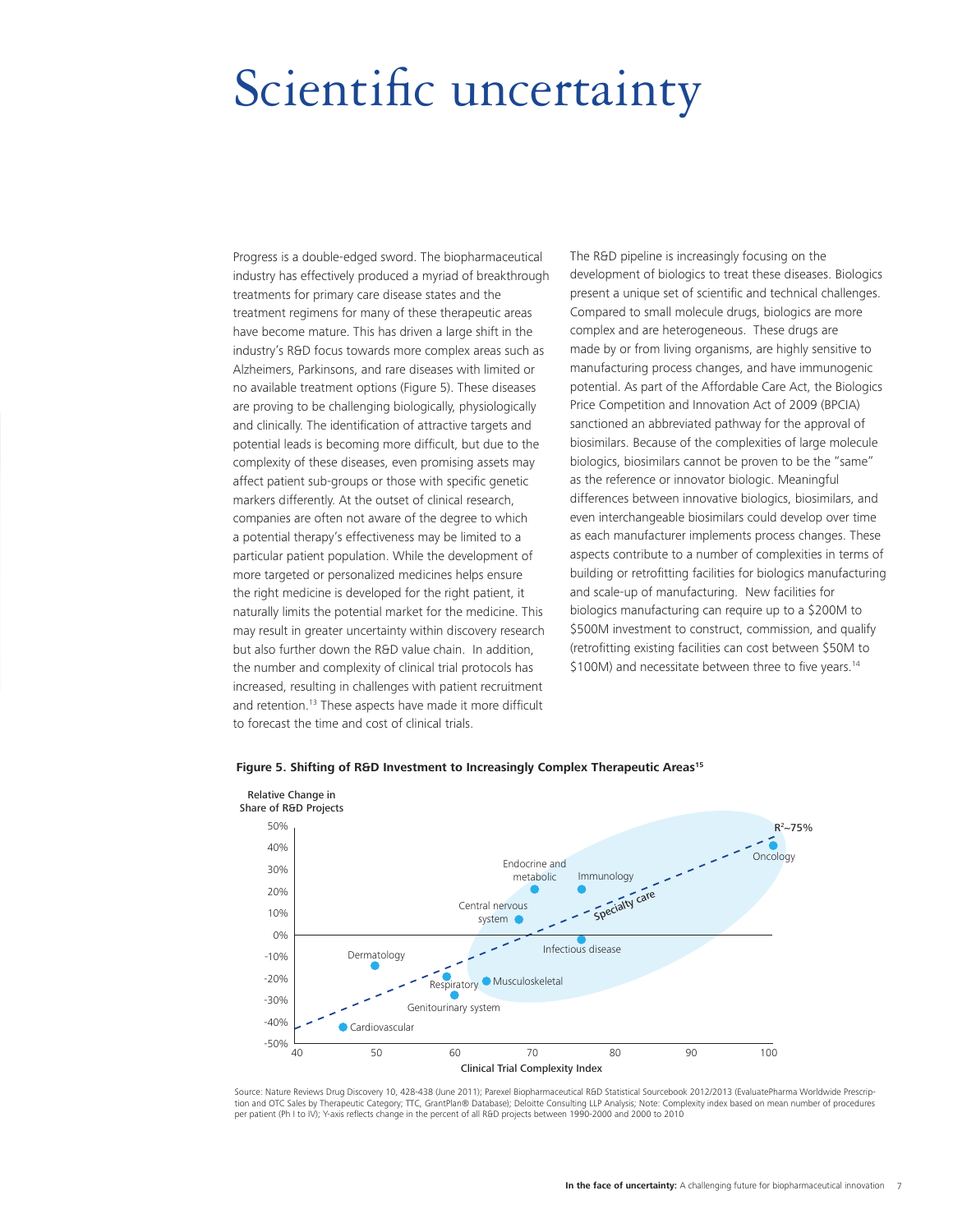# Regulatory uncertainty

Today's biopharmaceutical industry is one of the most highly regulated industries in the world; global regulatory authorities such as the U.S. Food and Drug Administration (FDA) spend considerable time and resources to scrutinize new drug applications to ensure that products are safe and effective. The global regulatory landscape continues to evolve, and while pathways are being created to accelerate this process, there is uncertainty associated with approval timelines and post-marketing commitments.

The time required by the FDA to approve a new molecular entity (NME; abbreviation includes new biologic license applications) can vary significantly. The specific safety and efficacy requirements are different for each combination of disease, drug, and indication, and approval often requires multiple FDA review cycles. Between 2009 and 2012, 50 percent of NME applications that received a Complete Response Letter (CLR) on their first submission were eventually approved.<sup>16</sup> Excluding applications that were not resubmitted – presumably for an ineffective



8

demonstration of safety or efficacy – a startling 96 percent of NMEs resubmissions were approved.17 The ratio of FDA review cycles to NME approvals averaged about 1.5 during this period,<sup>18</sup> effectively doubling the review time for every other NME approval, and the limited duration of this sample size indicates that these figures are not primarily driven by the need for new clinical trials or patient data. The uncertainty of approval timelines significantly impacts commercial planning, launch activities and projected revenues, particularly for smaller biotechnology firms.

In addition, the proportion of innovative medicines approved with post-marketing requirements or commitments (PMCs) is increasing. Fifty-eight percent of NMEs approved between 2004 and 2006 required PMCs, but this increased to 88 percent for NMEs approved between 2010 and 2012.<sup>19</sup> These commitments frequently require the drug's sponsor to conduct additional clinical trials and can significantly increase post-approval R&D costs. Other commitments may require comprehensive risk management plans that employ ongoing safety measures to monitor the benefits of certain drugs and their risks. These Risk Evaluation and Mitigation Strategies (REMS) may require the sponsor to train and certify physicians before they may prescribe the drug, to restrict their supply chain to a limited number of distributors, or perform ongoing monitoring of patients being treated with the drug. These activities can significantly increase costs, require substantial time commitments, and are not generally considered as R&D or other costs associated with the drug lifecycle, potentially reducing returns on investment.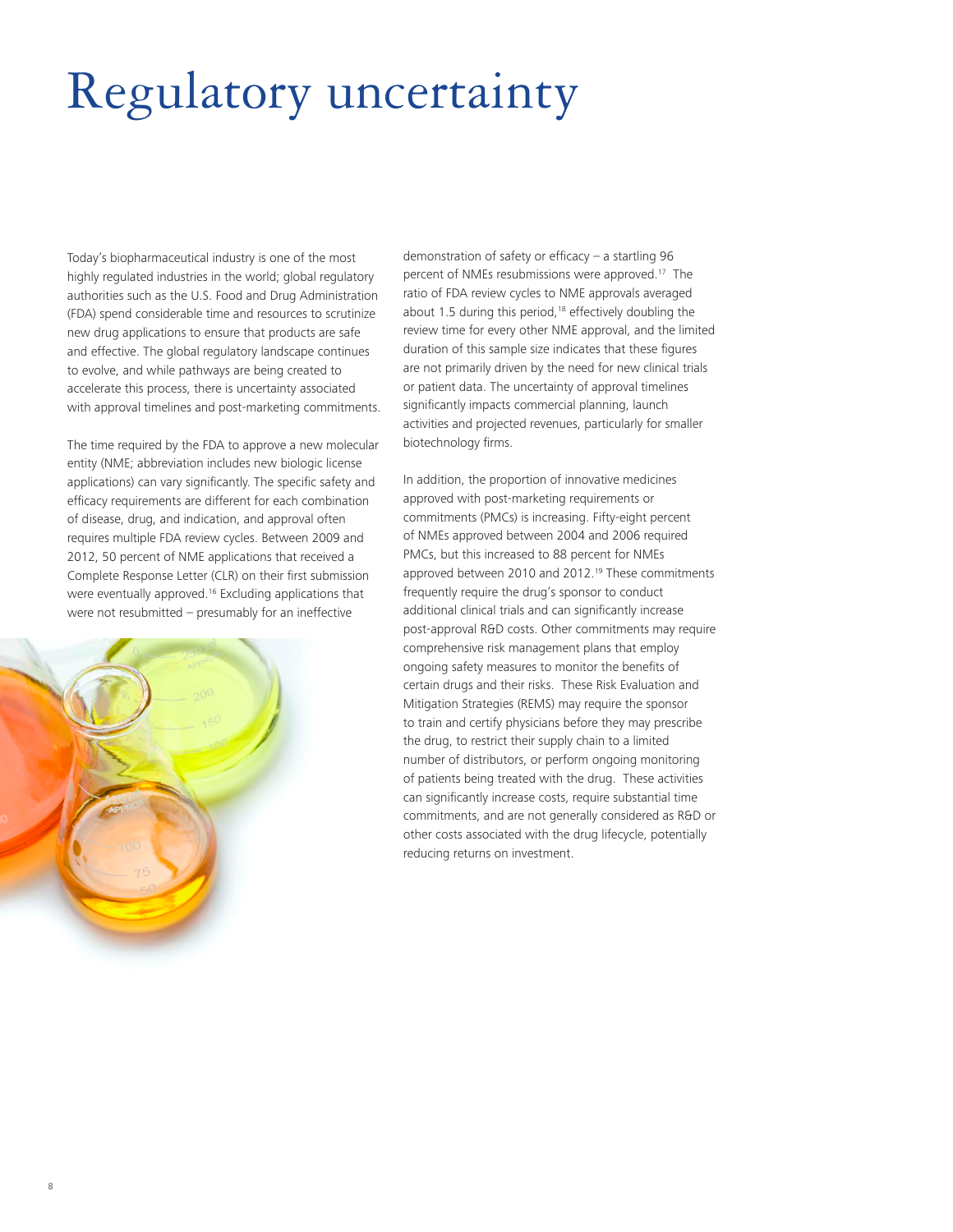### Coverage uncertainty

The biopharmaceutical industry is facing an insurance landscape that is in the midst of transformation. Pressures to control costs have led to increasing consolidation in the pharmacy benefits management (PBM), provider, and health plan markets. Financial risks are shifting more from payers to providers, with mechanisms such as bundled payment on the rise. Employer-based coverage is beginning to give way to individual coverage, as enrollment grows in the Exchange plans made possible under the ACA.

As health insurance companies' business models evolve, they have adopted aggressive positions with regards to prescription drug coverage.20 Evidence is growing that the ACA may be accelerating the long-established secular trend toward increased cost sharing for prescription drugs. For example, insurers are increasingly placing certain drugs that they have defined as specialty medicines in a designated fourth tier with higher out-of-pocket copayments for patients. Between 2008 and 2011, the proportion of drug plans with this fourth tier more than tripled, and in the same period, the proportion of plans with co-insurance (rather than set-dollar co-payments) more than doubled.21 These trends produce higher out-ofpocket costs for patients, resulting in more limited access to these medicines.

New medicines are facing a much higher burden of proof to receive favorable formulary placement and increasingly must demonstrate both clinical and economic value. Innovating firms' ability to demonstrate sufficient value (as defined by insurers) is inherently uncertain due to the nature of the R&D process and the extent to which evidence of the full value of a medicine evolves over time. Insurers also are increasingly expanding their analytic capabilities to conduct their own value assessments. However, insurers' expectations and evaluation criteria vary, can evolve over time, and are rarely transparent, creating uncertainty for biopharmaceutical companies. For example, in 2010, Wellpoint analyzed data from 26,000 patients on osteoporosis medications and concluded that one particular product was associated with lower patient adherence, higher rates of bone fractures, and higher overall costs relative to two comparators in the same class.<sup>22</sup> As a result, Wellpoint requires patients to use one of the two comparator medications as a first option and U.S. revenues for the product analyzed in the study decreased by 30 percent between 2010 and 2011.<sup>23</sup>

Collectively, these coverage uncertainties significantly impair innovating firms' ability to project the commercial returns from costly R&D investment and can impact future decisions related to R&D pipelines.

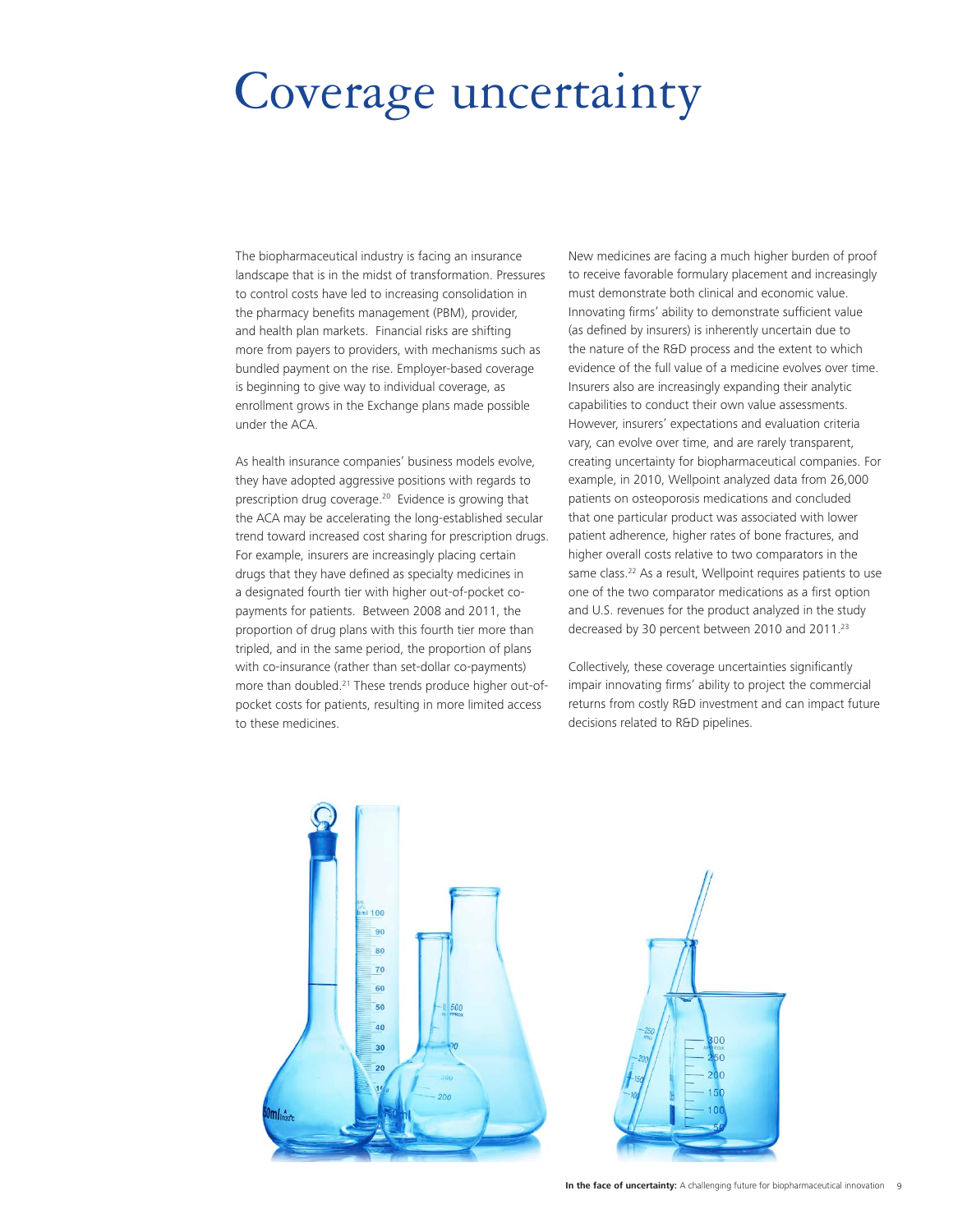## Policy and implementation uncertainty

Just as innovators have had to account for increased competition from generic medicines, which now account for 84 percent of all prescriptions in the U.S., innovators must plan for increased competition from biosimilars. As mentioned earlier, the Biologics Price Competition and Innovation Act of 2009 (BPCIA) sanctioned an abbreviated approval pathway for biosimilars. The BPCIA, which was one of the few ACA provisions with widespread bipartisan support in Congress, was intended to strike a balance between the need to promote continued innovation and the desire for increased competition. While the pathway is now law, a number of important guidances have not yet been issued by the FDA, including considerations for demonstrating interchangeability, labeling of biosimilars, and additional clarity around data exclusivity provisions. These guidances are required to inform investment decisions for both innovator and biosimilar manufacturers.

The BPCIA provides 12 years of data exclusivity, also known as data protection, for innovative biologics. During this period of exclusivity, no manufacturer can submit an application for a biosimilar in the first four years and no such application can be approved before 12 years. Some policymakers have continued to advocate for a reduction in the 12-year exclusivity period, and each of the last four Federal Budget proposals issued by the Administration has included a proposed reduction in the data exclusivity period for innovative biologics to seven years.<sup>24</sup> Economic analysis has shown that at least 12 years of data protection is necessary for an established firm to break even and potentially recoup the large upfront R&D investment needed to develop a new biologic.25 A five-year reduction in the data exclusivity period could dramatically affect innovating firms' ability to recoup their R&D investment.

Data exclusivity is particularly critical for biologics because patents for biologics may provide less clear, less predictable intellectual property (IP) protection than for small molecule drugs, as many biologic patents are process patents or relatively narrowly drawn product patents. These patents may be susceptible to "work-arounds," especially if the regulatory framework permits biosimilars to differ in their structural features from innovator biologics. Furthermore, if a biologic's development time is extended, there may be a very limited period of patent protection remaining once a product is approved. Adding to the uncertainty of achieving returns on investment is the possibility that the few successful biologics will be subject to patent challenges from biosimilars early in their lifecycle but after all of the investments in R&D and manufacturing facilities have been made. This would shift the odds against such large-scale, speculative investment.

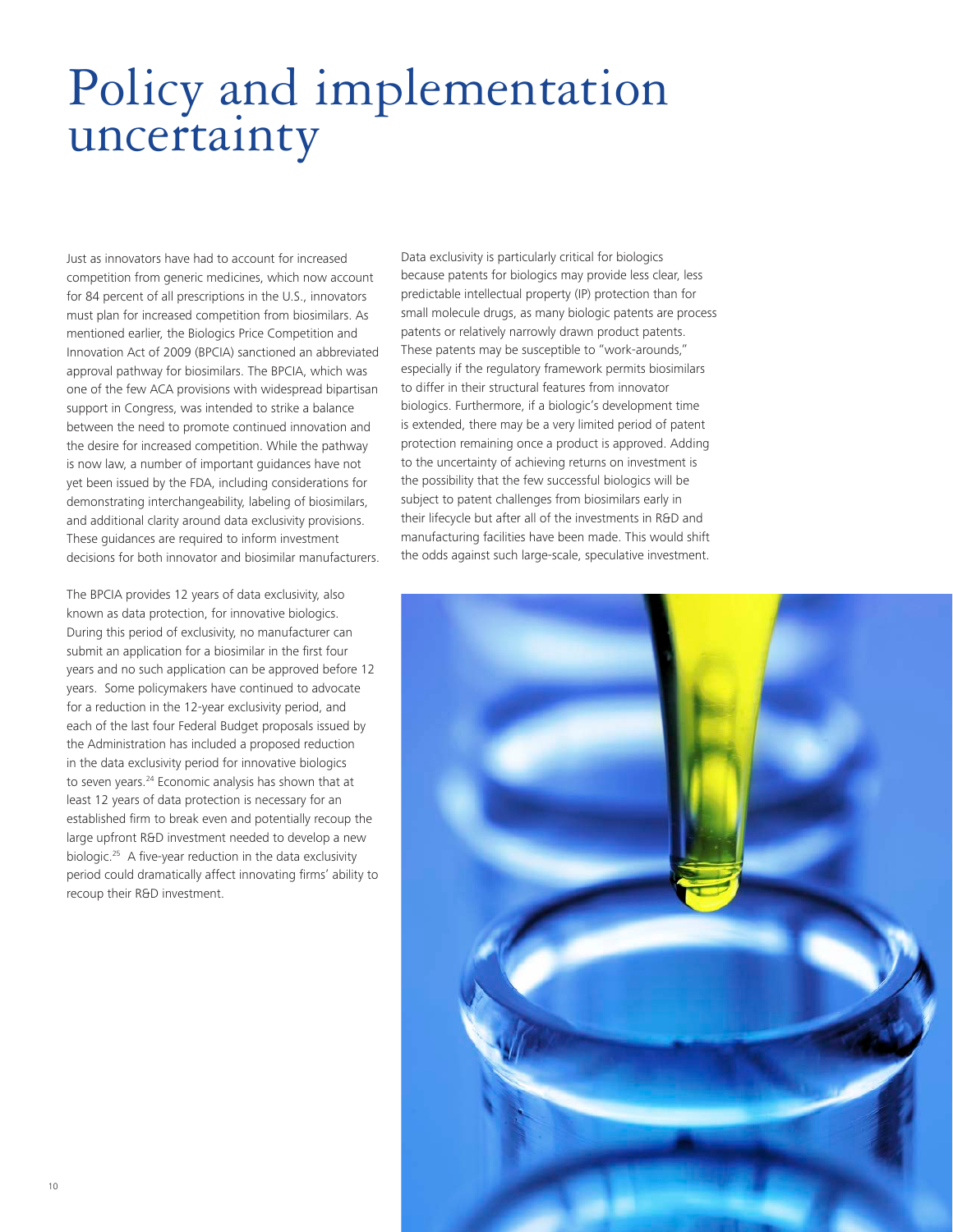## Impact of uncertainty on biopharma innovation

As discussed, industry dynamics have changed substantially over time, multiplying uncertainties faced by biopharmaceutical companies. These uncertainties can adversely affect the investment economics associated with biopharmaceutical innovation. To illustrate this effect, an analytical model was constructed to quantify the impact of uncertainty on R&D internal rate of return (IRR). A baseline IRR of 14.8 percent was calculated for a representative new biological entity based upon recent publications and industry benchmarks.<sup>26</sup> The potential impact of individual uncertainty drivers on R&D IRR was analyzed and is summarized in Figure 6 below.

The net reduction in IRR ranges between 0.6 percent and 1.9 percent for each of these uncertainty drivers – a significant impact given the size of the investment required to research, develop and launch a new product (e.g., over one billion dollars). It is also important to evaluate these impacts relative to the underlying cost of capital and not solely the baseline IRR. The analysis assumed a discount rate of 10.5 percent (large biopharmaceutical firms' cost of capital is generally between 8 percent and 13 percent), which implies that the baseline R&D scenario only clears the investment hurdle rate by 4.3 percent. This illustrates the sensitivity of financial returns against these uncertainties – the mean IRR reduction of these examples is 1.3 percent, which accounts for over 30 percent of the value created through the investment (1.3 percent/4.3percent). But more importantly, these uncertainties are not mutually exclusive. The aggregated impact of these same examples produces a compounding effect on investment returns (Figure 7).

| Category                     |                | <b>Uncertainty Driver</b>                                                                                 | <b>Example</b>                                                 | <b>IRR</b><br>Impact |
|------------------------------|----------------|-----------------------------------------------------------------------------------------------------------|----------------------------------------------------------------|----------------------|
| <b>Scientific</b>            | $\overline{A}$ | Increased complexity of therapeutic or disease areas<br>may reduce probability of success                 | Phase III attrition rate increased by 10 percentage<br>points  | $(1.3\%)$            |
|                              | B              | Inability to generate clinical trial drug may drive<br>unforeseen delays in study duration                | Clinical duration of late-stage study prolonged by<br>one year | $(1.3\%)$            |
| Regulatory                   | C              | Additional FDA review cycles may prolong review<br>time and delay time to approval                        | FDA approval and launch delayed by one year                    | $(1.0\%)$            |
|                              | D              | Post-marketing requirements may require significant<br>post-approval investment                           | Two Phase IV studies required as PMCs                          | $(1.2\%)$            |
| Coverage                     | E              | Tightening formulary policies may constrain<br>customer access and reduce commercial potential            | 20% reduction in forecasted peak revenue<br>projections        | (1.7%)               |
|                              | F              | Insurer focus on comparative effectiveness may<br>prolong formulary approval and delay market<br>adoption | Time to peak revenue delayed by two years                      | $(1.9\%)$            |
| Policy and<br>Implementation | G              | Unexpected reduction in data exclusivity period may<br>expedite biosimilar market entry                   | Exclusivity period reduced from 12 to seven years              | $(1.3\%)$            |
|                              | H              | Unexpected/unplanned designation of<br>interchangeability may accelerate revenue erosion                  | Post-exclusivity revenue erosion increased by 20%<br>(YoY)     | $(0.6\%)$            |

#### **Figure 6. Net Impact of Individual Uncertainty Drivers on R&D IRR**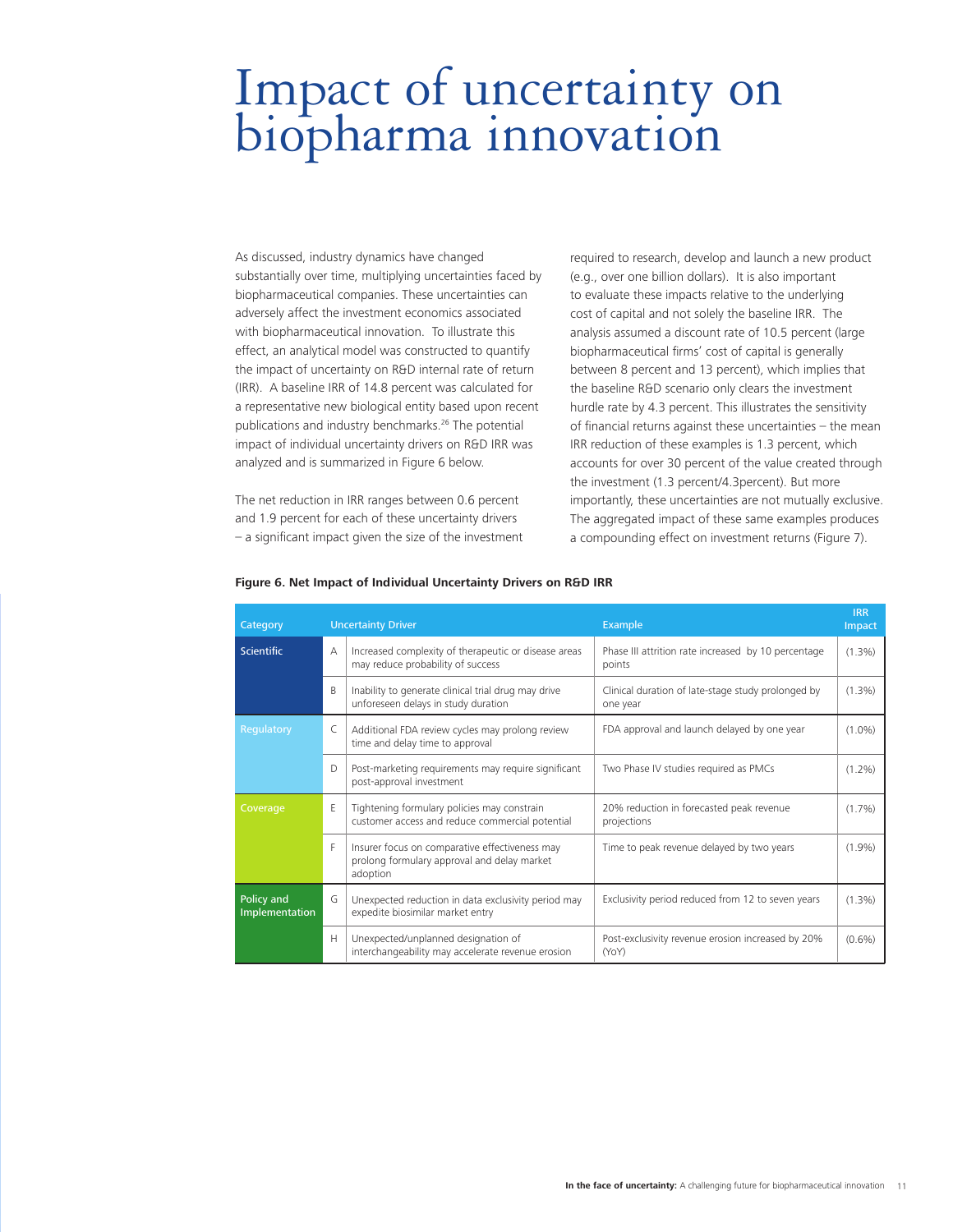The aggregate effect of these uncertainties reduces IRR from 14.8 percent to 2.5 percent. This is admittedly a pessimistic scenario, but each of these uncertainty drivers is already influencing innovation investment today and actual R&D returns are closer to those provided in Figure 7.

Investors have an expectation that their potential financial returns will be commensurate with risk. If an investment opportunity fails to meet this expectation, their capital is

more effective if allocated to more promising (i.e., higher returns) or safer (i.e., less risky) investment opportunities. In the case of the biopharmaceutical industry, the risk and uncertainty profile of innovation investment is increasing while the projected financial returns are decreasing. If these trends are sustained it will further encourage financiers to invest their capital elsewhere, and for an industry that heavily relies on small-cap firms and venture capital to fuel innovation, this could negatively impact the ecosystem in a permanent way.



Internal Rate of Return (IRR)



Note: Aggregated calculation of uncertainty drivers will result in slight differences to the figures outlined in Figure 6.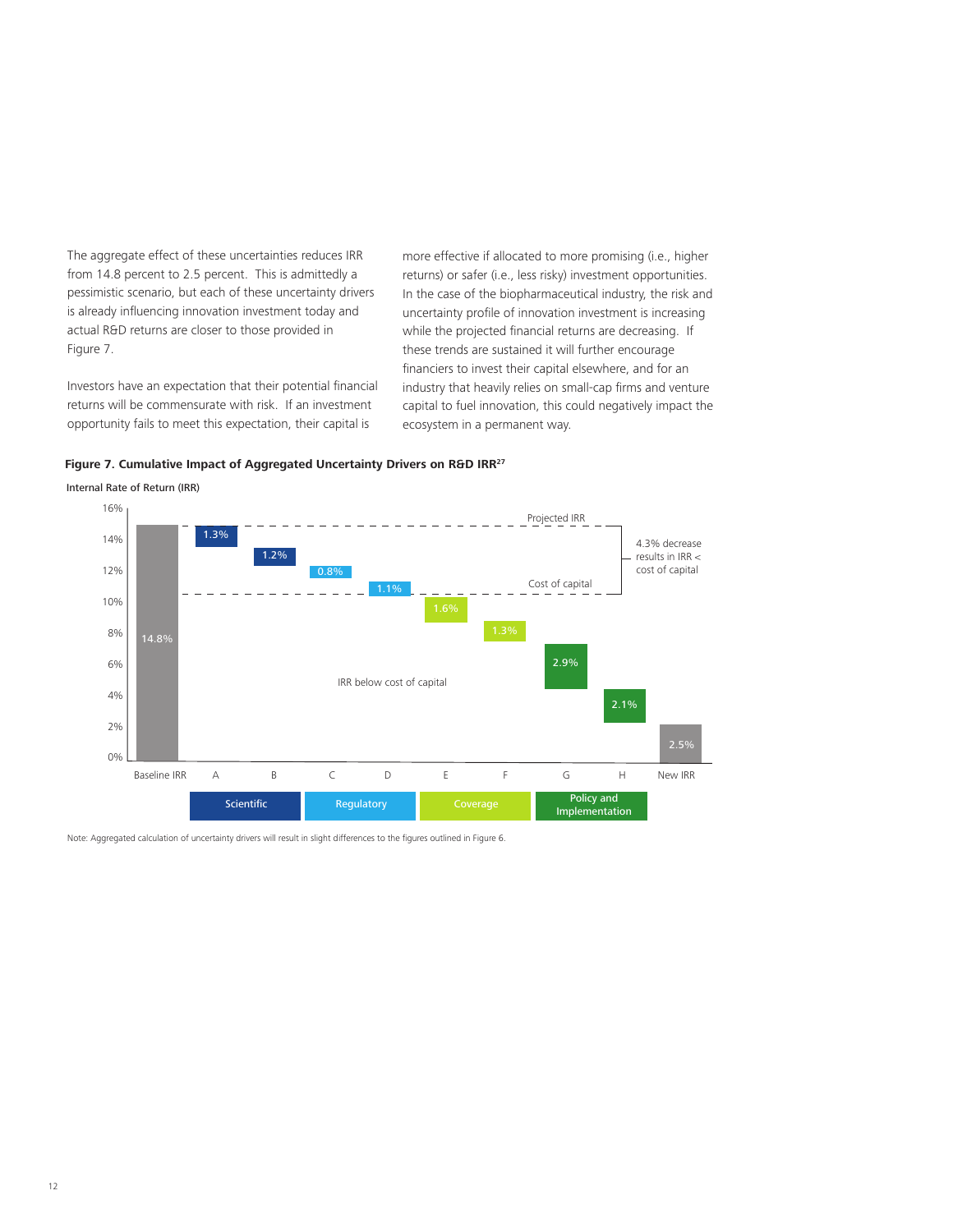### Considerations to foster innovation

This precarious situation may be viewed as an unintended consequence of trying to balance the needs of the many players in the health care ecosystem. There has been a significant emphasis on constraining health care costs to improve patients' access to biopharmaceutical therapeutics today. However, there is also the need to continue cultivating and incentivizing innovation within the industry to develop the breakthrough treatments of tomorrow. It is imperative to recognize that these two objectives cannot be viewed in isolation from one another. Policymakers face a huge challenge moving forward – how to protect and incentivize life-saving innovation, while at the same time improving patients' ability to readily access it  $-$  but it is unfair to place the responsibility of such a critical dilemma squarely on their shoulders. While approaches to reinvent the innovation engine have been outlined by Deloitte in the past,<sup>28</sup> successfully reinvigorating the industry's ability to foster innovation will likely require contributions from many of the stakeholders in the ecosystem.

Scientific uncertainty remains a core challenge to the biopharmaceutical industry's quest for novel therapies, but the scale of these challenges is shifting from singlereceptor diseases to cancers with multiple genotypes, long-term degenerative neurological diseases, and

other complex conditions. Addressing challenges on this scale will likely require enhanced collaboration among the biopharmaceutical industry and academic research labs, medical centers, and physicians to gain a better understanding of the underlying disease. This is not a novel concept, but the continued development of innovative partnership models among these stakeholders is paramount to overcoming the excessive costs, misaligned incentives, and lack of commercial emphasis that has historically challenged these agreements. Collaborations between biopharmaceutical firms in the form of precompetitive partnerships can accelerate the understanding of systems and disease biology and enable firms to more effectively focus on their core competency of drug discovery. Clinically, designing cost-efficient and flexible, adaptive trials will require closer relationships with clinical investigators and key opinion leaders to confirm that studies are executed appropriately and provide efficient insights.

As disease and treatments become more complex, striking the right balance between the products brought forward by innovators and the needs of the regulators for evidence of safety and efficacy is more precarious each year. Reducing the dampening effect of regulatory uncertainty upon innovators will require a series of capability and

| Category                     | <b>Uncertainty Driver</b> |                                                                                                           | <b>Potential Approach</b> |                                                                                                                                                                                                                                                       |
|------------------------------|---------------------------|-----------------------------------------------------------------------------------------------------------|---------------------------|-------------------------------------------------------------------------------------------------------------------------------------------------------------------------------------------------------------------------------------------------------|
| <b>Scientific</b>            | Α                         | Increased complexity of therapeutic or disease<br>areas may reduce probability of success                 |                           | • Enhanced collaboration models with academia, medical<br>centers, and physicians<br>• Pre-competitive partnerships between industry firms<br>• Improved study design and closer relationships with<br>clinical investigators and key opinion leaders |
|                              | B                         | Inability to generate clinical trial drug may drive<br>unforeseen delays in study duration                |                           |                                                                                                                                                                                                                                                       |
| Regulatory                   | C                         | Additional FDA review cycles may prolong review<br>time and delay time to approval                        |                           | • Improved regulatory intelligence capabilities<br>• Increased engagement with regulatory agencies<br>throughout development lifecycle<br>• Greater transparency across internal organizations                                                        |
|                              | D                         | Post-marketing requirements may require significant<br>post-approval investment                           |                           |                                                                                                                                                                                                                                                       |
| Coverage                     | E                         | Tightening formulary policies may constrain<br>customer access and reduce commercial potential            |                           | • Market-driven approach to R&D<br>• Joint input from R&D and commercial organizations for<br>R&D decisions                                                                                                                                           |
|                              | F                         | Insurer focus on comparative effectiveness may<br>prolong formulary approval and delay market<br>adoption |                           | • Commercial resources dedicated to early-stage R&D                                                                                                                                                                                                   |
| Policy and<br>Implementation | G                         | Unexpected reduction in data exclusivity period<br>may expedite biosimilar market entry                   |                           | • Proactive education and communication<br>• Fundamentally new approach to drug development                                                                                                                                                           |
|                              | H                         | Unexpected/unplanned designation of<br>interchangeability may accelerate revenue erosion                  |                           |                                                                                                                                                                                                                                                       |

#### **Figure 8. Potential Approaches to Overcoming Uncertainty**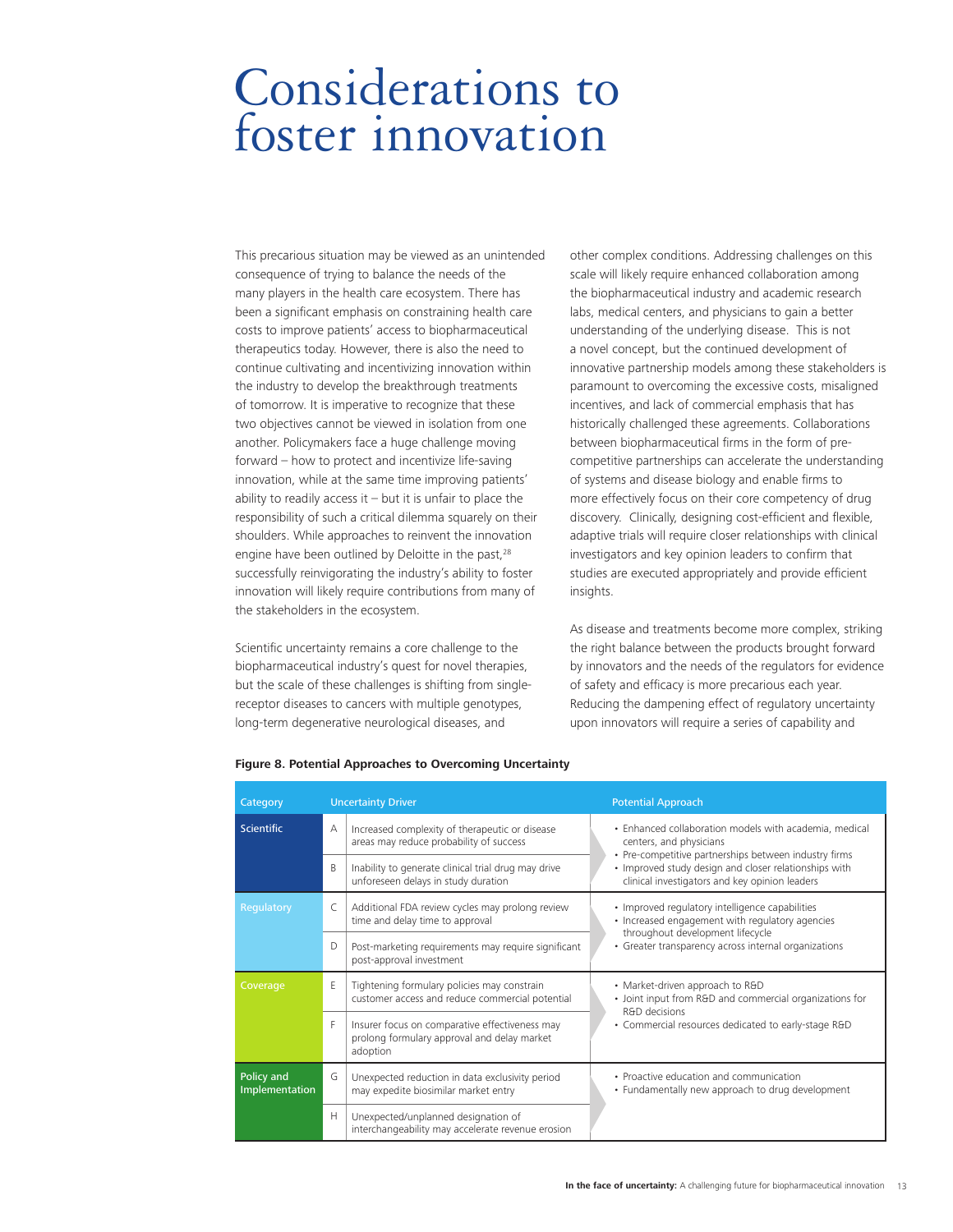process-related improvements. Biopharmaceutical companies' Regulatory Affairs departments can become more proficient at detecting and analyzing signals to better understand potential shifts in regulatory agencies' perspectives. Innovating firms will need to proactively engage regulatory authorities regarding the use of realworld evidence from trial populations and bioinformatics to translate clinical phase safety and efficacy signals into the likely effect in larger populations before launch. These actions can be critical to confirming that a program's clinical strategy will provide the data that agencies specifically require for the targeted label.

Overcoming coverage and reimbursement uncertainty will likely require the industry to supplement scientific advancements with stronger market insights to generate commercially viable innovation. Early-stage investment decisions, at both the portfolio and asset level, may require joint input from a company's R&D and commercial departments. The control of decision rights will vary through the development lifecycle, but R&D departments will need to leverage the body of collective insights that are available (e.g., scientific, commercial, reimbursement, etc.) to inform these decisions. Commercial departments will need to allocate both investments and resources to drive these activities on an ongoing basis, and these groups will need to identify how to effectively communicate and convey these insights to early-stage R&D decisions.

Finally, overcoming policy and health care implementation uncertainty is a challenge that is not easily solved. Innovating firms can make concerted efforts to proactively engage and communicate with policymakers and regulators, and, as appropriate, educate these parties on the macroeconomic implications of these uncertainties. However, the harsh reality is that these actions, and to a lesser extent, those described in the preceding paragraphs, likely need to be accompanied by many other actions in order to have a measurable effect on

returns. The time, cost, risk and complexity associated with biopharmaceutical innovation has reached a point where the current drug development process may not be sustainable over the longer term. It is possible that the most attractive solution may require a fundamentally different approach for delivering innovative products. An evaluation of the potentially viable alternatives is outside the scope of this paper, but a challenge of this magnitude cannot be taken lightly. The stakes are high, and time is of the essence, because the future of the biopharmaceutical industry's ability to innovate effectively is in question.

#### **Endnotes**

- Deloitte UK Centre for Health Solutions, "Measuring the Return from Pharmaceutical Innovation 2013 Weathering the Storm?
- <sup>2</sup> Deloitte Consulting LLP, "Avoiding No Man's Land Potential unintended consequences of follow-on biologics," 2009
- <sup>3</sup> CMR International 2012 Pharmaceutical R&D Factbook Biotech 2009, "Life Sciences: Navigating the Sea Change," Burrill & Company
- Ibid. 1; Reflects a cohort of the twelve largest biopharmaceutical firms by R&D spending
- $6$  Ibid.
- <sup>7</sup> J.A. Vernon, J.H. Golec, and J.A. DiMasi, "Drug Development Costs When Financial Risk is Measured Using the Fama-French Three-Factor Model," Health Economics 2010; 19(8): 1002-1005
- <sup>8</sup> Datamonitor, "Big Pharma Mega-Mergers 1995–2014"; Factset Mergers; Deloitte Consulting LLP Analysis; Note: Includes historical M&A deals above \$2.5 billion (excludes several deals for generic firms) for the 20 largest firms by market capitalization (Nov-2013)
- <sup>9</sup> EvaluatePharma R&D Pipeline Report; Top 75 companies by R&D pipeline size (NMEs only)
- <sup>10</sup> National Venture Capital Association; MoneyTree™ Report
- <sup>11</sup> EvaluatePharma R&D Pipeline Report; Top 75 companies by R&D pipeline size (NMEs only)
- <sup>12</sup> Ibid. 1; Cohort includes twelve largest biopharmaceutical firms by R&D spending; Valuation based upon consensus analyst<br>projections of peak sales for all late-stage compounds in cohort's global R&D portfolio
- <sup>13</sup> K. A. Getz, R. A. Campo, and K.I. Kaitin, "Variability in Protocol Design Complexity by Phase and Therapeutic Area," Drug Information Journal, 2011 45(4): 413-420.
- <sup>14</sup> H. Grabowski, "Follow-On Biologics: Data Exclusivity and the Balance Between Innovation and Competition," Nature Reviews Drug Discovery 7, 479-488; A. McCook, "Manufacturing on a Grand Scale," The Scientist, February 14, 2005; "Understanding Biologic Medicines from the Cancer Patient Perspective," American Cancer Society, January 2013
- <sup>15</sup> Nature Reviews Drug Discovery 10, 428-438 (June 2011); Parexel Biopharmaceutical R&D Statistical Sourcebook 2012/2013 (EvaluatePharma Worldwide Prescription and OTC Sales by Therapeutic Category; TTC, GrantPlan® Database); Deloitte<br>Consulting LLP Analysis; Note: Complexity index based on mean number of procedures per patient (Ph I to IV); change in the percent of all R&D projects between 1990-2000 and 2000 to 2010
- <sup>16</sup> Datamonitor Healthcare Report, "Complete Response Letter Trends and Influence on Approval Delays," 2013; Deloitte Consulting LLP Analysis; Note: excludes 13 NME resubmissions that remained open (e.g. no FDA decision) at the time of publication
- <sup>17</sup> Ibid. 14; Note: figures increase to 66% and 98%, respectively, if analysis expanded to include all New Drug Applications (NDAs)
- <sup>18</sup> Parexel Biopharmaceutical Statistical Sourcebook 2012/2013 (Parexel Consulting, Page 300); Deloitte Consulting LLP Analysis <sup>19</sup> FDA Postmarketing Requirements and Commitments Database; Deloitte Consulting LLP Analysis
- 20 Deloitte University Press, "Big Pharma's Market Access Mission," 2013 (Survey of 236 executives from large and mid-sized companies)

- <sup>22</sup> Kaiser Health News Daily Report, 25-Jun-2010
- <sup>23</sup> Company Annual Report and 10-K; Note: revenue reduction driven by multiple factors
- <sup>24</sup> "Fiscal Year 2014 Budget of the U.S. Government"; "Fiscal Year 2013 Budget of the U.S. Government"; "Fiscal Year 2012 Budget of the U.S. Government"; United States Office of Management and Budget (www.whitehouse.gov)
	-
- <sup>25</sup> H. Grabowski, et al., "Data Exclusivity for Biologics," Nature Reviews Drug Discovery 2011(10):15.<br><sup>26</sup> DiMasi J. and Grabowski H. "The Cost of Biopharmaceutical R&D: Is Biotech Different?", 2007; Grabowski, H. "Follo Biologics: data exclusivity and the balance between innovation and competition", 2008
- <sup>27</sup> Note: Aggregated calculation of uncertainty drivers will result in slight differences to the figures outlined in Figure 6 <sup>28</sup> Deloitte Consulting LLP, "Reinventing Innovation in Large Pharma," 2008.
- 

<sup>&</sup>lt;sup>21</sup> Pharmacy Benefit Management Institute, "2011-2012 Prescription Drug Benefit Cost and Plan Design Report'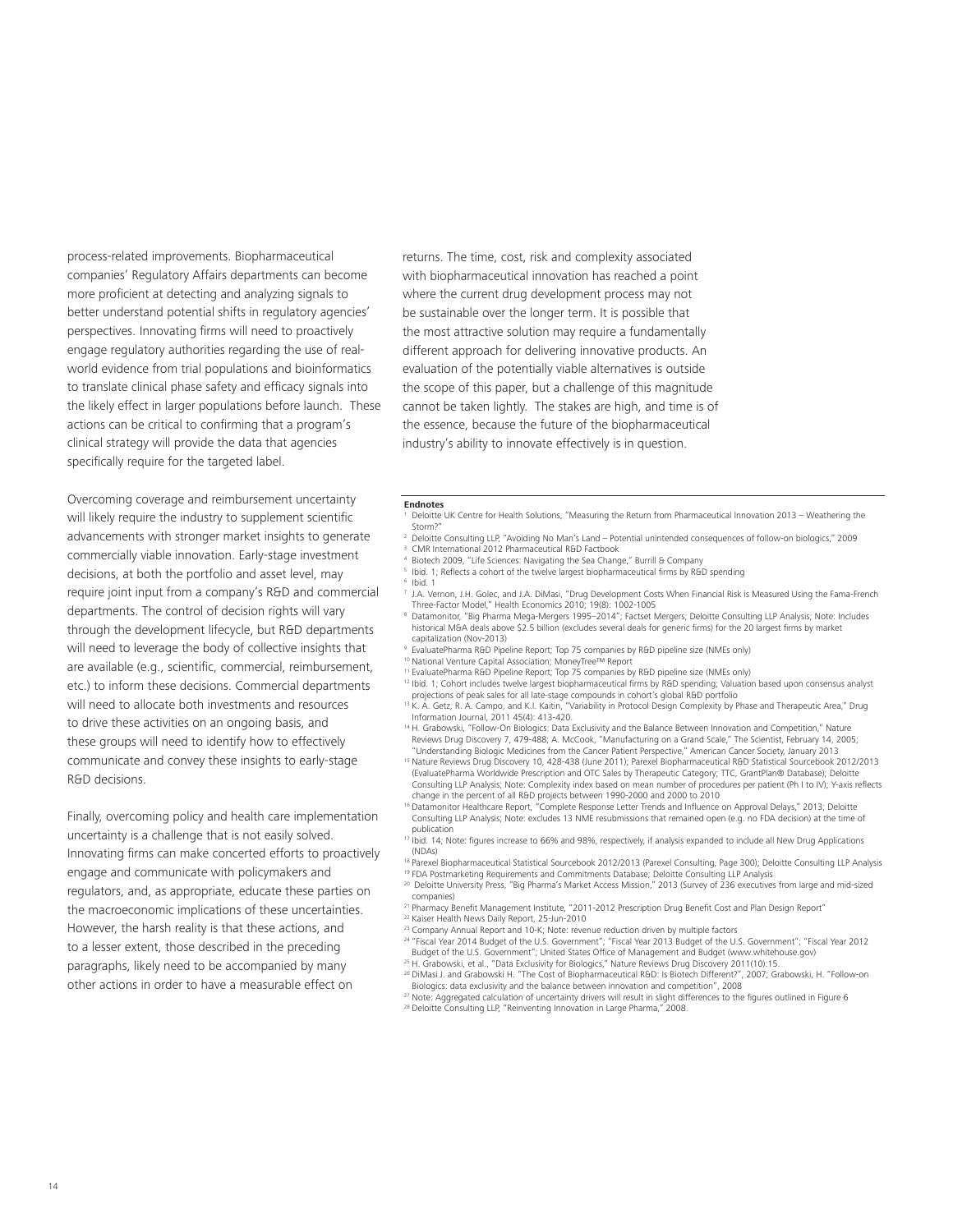### Authors and acknowledgements

### **Authors**

### Neil Lesser Principal Life Sciences & Health Care Deloitte Consulting LLP nlesser@deloitte.com

#### Jacques Mulder

Principal Life Sciences Consulting Chief Strategy Officer Deloitte Consulting LLP jacqmulder@deloitte.com

#### **Acknowledgements**

#### Colin Terry

Senior Manager Life Sciences & Health Care Deloitte Consulting LLP coterry@deloitte.com

Kevin Dondarski Manager Life Sciences & Health Care Deloitte Consulting LLP kdondarski@deloitte.com

#### James Wu

Senior Consultant Deloitte Consulting LLP jamwu@deloitte.com

The authors wish to thank the several executives and thought leaders in the biotechnology, pharmaceutical, and regulatory arenas who we interviewed during our preparation of this article. We agreed to keep the specific content of their interviews confidential, but we are no less in their debt. Additionally, we wish to acknowledge several colleagues within Deloitte who have supported the development of this paper:

R. Terry Hisey Vice Chairman U.S. Life Sciences Leader Deloitte LLP

Greg Reh

Principal National Life Sciences Consulting Practice Leader Deloitte Consulting LLP

Sanjay Behl Principal

Deloitte Consulting LLP

Terri Cooper, PhD Principal Deloitte Consulting LLP

Barri Falk Director Deloitte Consulting LLP Benjamin Jonash Principal, Doblin Deloitte Consulting LLP

Ralph Marcello Principal Deloitte Consulting LLP

Cameron McClearn Principal Deloitte Consulting LLP

Pete Mooney Global Managing Director Life Sciences & Health Care Deloitte Touche Tohmatsu Limited

Jonathan Fox Senior Manager Deloitte Consulting LLP

Robert Kennedy Senior Manager Deloitte Consulting LLP

Thomas Yang Senior Manager Deloitte Consulting LLP

Philip Mishkin Senior Consultant Deloitte Consulting LLP